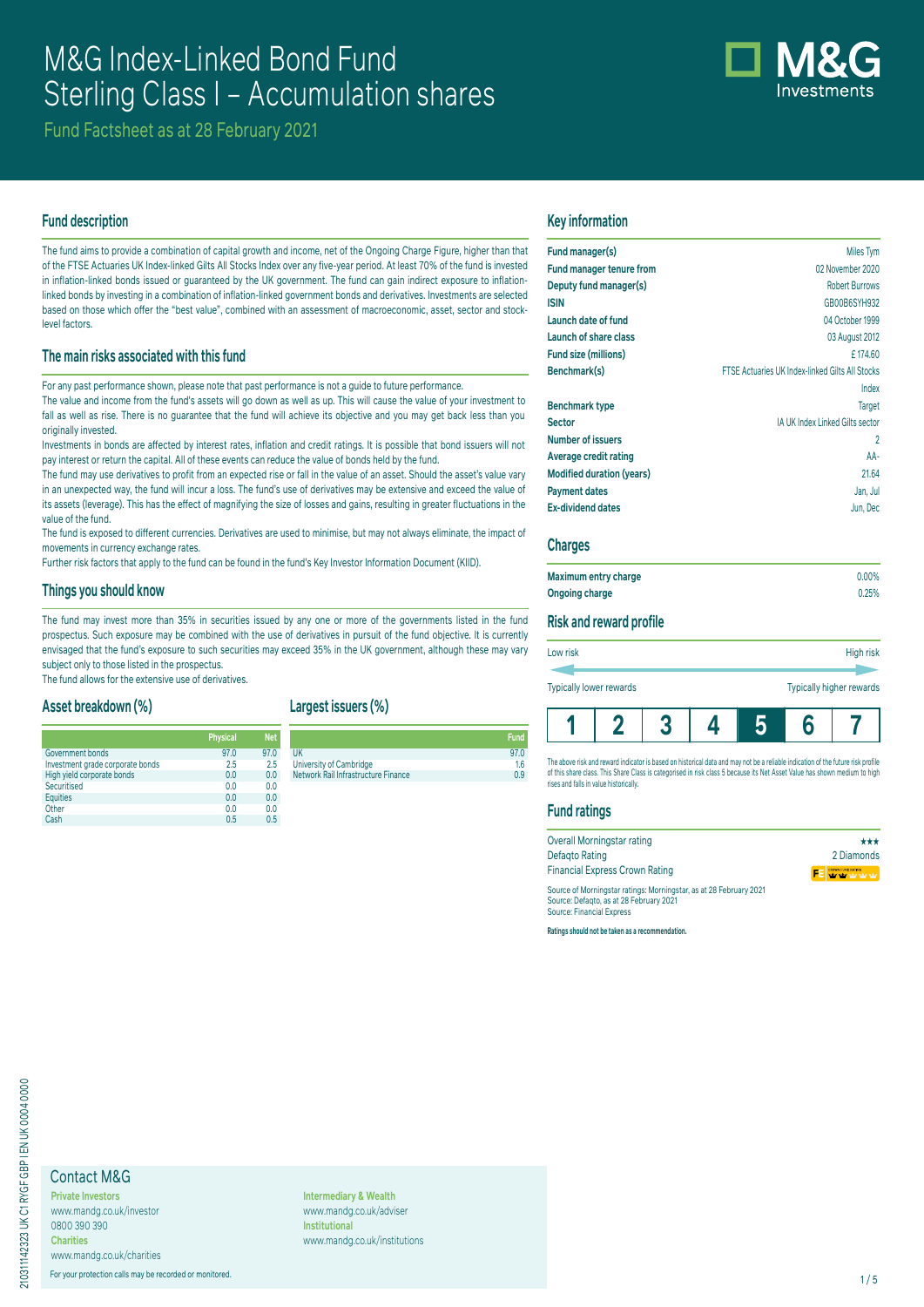# **Fund codes and charges**

|                       |              |                   |            |                    |                |                     |                   | <b>Minimum</b> | <b>Minimum</b> |
|-----------------------|--------------|-------------------|------------|--------------------|----------------|---------------------|-------------------|----------------|----------------|
|                       |              |                   |            | <b>Share class</b> | <b>Ongoing</b> | <b>Distribution</b> | <b>Underlying</b> | <i>initial</i> | top up         |
| Share class           | <b>ISIN</b>  | <b>Bloomberg</b>  | Currencv   | launch date        | charge         | yield               | wield             | investment     | investment     |
| <b>Sterling A Acc</b> | GB0031111478 | <b>MGRLYDA LN</b> | <b>GBP</b> | 04/10/1999         | 0.55%          |                     |                   | £500           | £100           |
| Sterling A Inc        | GB0031111361 | <b>MGRLYDILN</b>  | GBP        | 04/10/1999         | 0.55%          |                     | ۰                 | £500           | £100           |
| Sterling   Acc        | GB00B6SYH932 | <b>MGILBIA LN</b> | GBP        | 03/08/2012         | $0.25\%$ *     |                     |                   | £500,000       | £10,000        |
| Sterling I Inc        | GB00B7875289 | <b>MGILBII LN</b> | GBP        | 03/08/2012         | $0.25%$ *      |                     |                   | £500,000       | £10,000        |

Any ongoing charge figure with "indicates an estimate. The ongoing charge figure may vary from year to year and excludes portfolio transaction costs. The charges are mostly, if not exclusively, the Annual Charge which may fund's Key Investor Information Document (KIID). The fund's annual report for each financial year will include details on the exact charges made. Please go to www.mandg.co.uk/literature to view the Costs and charges injust

# **Credit rating breakdown (%)**

|            | <b>Physical</b> | <b>Net</b> |
|------------|-----------------|------------|
| AAA        | 0.0             | 0.0        |
| AA         | 99.5            | 99.5       |
| A          | 0.0             | 0.0        |
| <b>BBB</b> | 0.0             | 0.0        |
| <b>BB</b>  | 0.0             | 0.0        |
| B          | 0.0             | 0.0        |
| CCC        | 0.0             | 0.0        |
| cc         | 0.0             | 0.0        |
| C          | 0.0             | 0.0        |
| D          | 0.0             | 0.0        |
| No rating  | 0.0             | 0.0        |
| Cash       | 0.5             | 0.5        |

# **Maturity breakdown (%)**

|               | <b>Physical</b> |
|---------------|-----------------|
| $0 - 1$ years | 0.0             |
| $1 - 3$ years | 6.3             |
| $3 - 5$ years | 3.7             |
| 5 - 7 years   | 0.0             |
| 7 - 10 years  | 19.8            |
| 10 - 15 years | 5.2             |
| 15+ years     | 64.4            |
| Cash          | 0.5             |

# **Single year performance (5 years)**

| <b>From</b>                                              | 01/03/20 | 01/03/19 | 01/03/18 | 01/03/17 | 01/03/16 |
|----------------------------------------------------------|----------|----------|----------|----------|----------|
| To                                                       | 28/02/21 | 29/02/20 | 28/02/19 | 28/02/18 | 28/02/17 |
| Sterling   Accumulation                                  | $-4.9\%$ | 13.5%    | 1.6%     | $-1.6\%$ | 20.6%    |
| <b>EXECUTE:</b> FTSE Actuaries UK Index-Linked Gilts All | $-3.6%$  | 13.0%    | 1,8%     | $-1.2%$  | 20.2%    |
| Stocks Index                                             |          |          |          |          |          |

**Annual performance 2020 : 11.0%**

# **Performance over 5 years**



Sterling I Accumulation (130.2)

FTSE Actuaries UK Index-Linked Gilts All Stocks Index (131.8)

#### **Past performance is not a guide to future performance.**

**Performance comparison:** The benchmark is a target which the fund seeks to outperform. The index has been chosen as the fund's benchmark as it best reflects the scope of the fund's investment policy. The benchmark is used solely to measure the fund's performance and does not constrait the fund's portfolio construction.<br>The fund is actively managed. The fund manager has freedom in choosing which assets to buy, hold and

**Source: Morningstar, Inc and M&G, as at 28 February 2021.** Returns are calculated on a price to price basis with income reinvested. Benchmark returns stated in GBP terms.

Performance charts © 2021 Morningstar Inc., All Rights Reserved. The information contained within: (1) is proprietary to Morningstar and/or its content providers; (2) may not be copied or distributed; and (3) is not warranted to be accurate, complete or timely. Neither Morningstar nor its content providers are responsible for any damages or losses arising from any use of this information.

# **Currency breakdown (%)**

|                      | <b>Fund</b> |
|----------------------|-------------|
| <b>British pound</b> | 100.0       |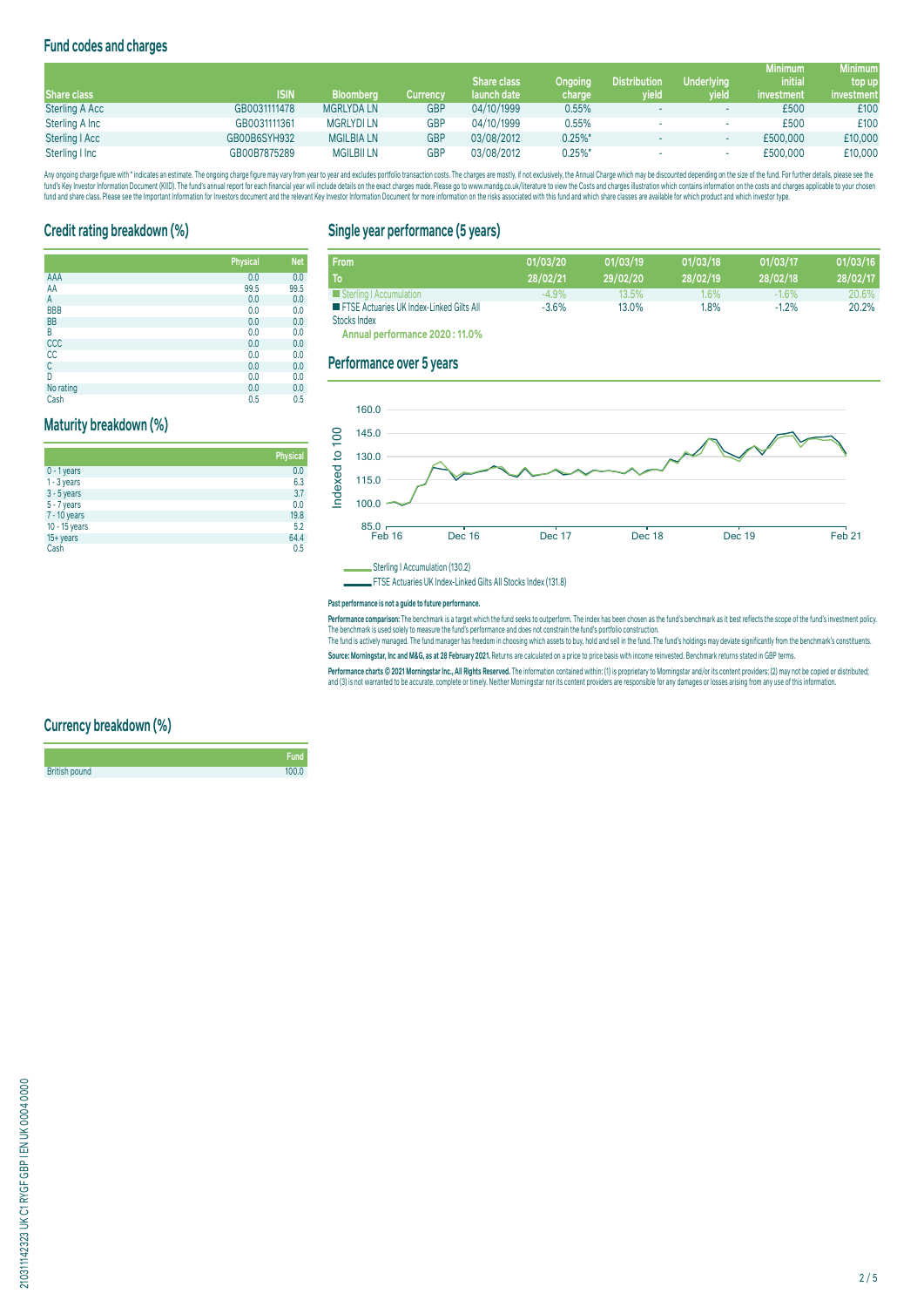### **ESG Integrated funds**



Funds that integrate financially material ESG data into the risk management and decision-making process, as well as our company-wide exclusions (cluster munitions and antipersonnel mines). Some strategies may have some additional ESG exclusions.

# **Approach to responsible investment**

|                                              | Yes | <b>No</b> | N/A |
|----------------------------------------------|-----|-----------|-----|
| <b>ESG integration</b>                       |     |           |     |
| <b>Additional ESG specifications</b>         |     |           |     |
| <b>Exclusions</b>                            |     |           |     |
| Cluster munitions & anti personnel landmines |     |           |     |
| Other exclusions or restrictions             |     |           |     |
| <b>Voting</b>                                |     |           |     |
| Engagement                                   |     |           |     |

Please see glossary for further explanation of these terms.

# **ESG Standard Glossary**

#### **Additional ESG specifications:** In the context of M&G, these are funds managed with an explicit ESG objective, outcome or in accordance with specific ESG criteria, and will have a number of minimum exclusions in place.

**Engagement:** Interaction with company management on various financial and non-financial, including ESG, issues. Engagement allows investors to better understand how a company is undertaking its operations and how it is interacting with its stakeholders, as well as advising on and influencing company behaviour and disclosures where appropriate.

**ESG integration:** Describes the explicit and systematic inclusion of Environmental, Social and Governance factors in investment analysis and investment decisions. It underpins a responsible investment approach, and allows investors to

better manage risk and generate sustainable, long-term returns.

**Exclusions:** The exclusion or restriction of investments based on the sector in which they operate, the products or services they provide or for other specific criteria, i.e. they are deemed to be in breach of the United Nations Global Compact principles on human rights, labour the environment and anti-corruption.

**Voting:** As the partial owners of a company, shareholders have the right to vote on resolutions put forward at a company's annual general meeting. These resolutions include the re-election of directors, executive remuneration and business strategy, among others, and may include resolutions put forward by shareholders.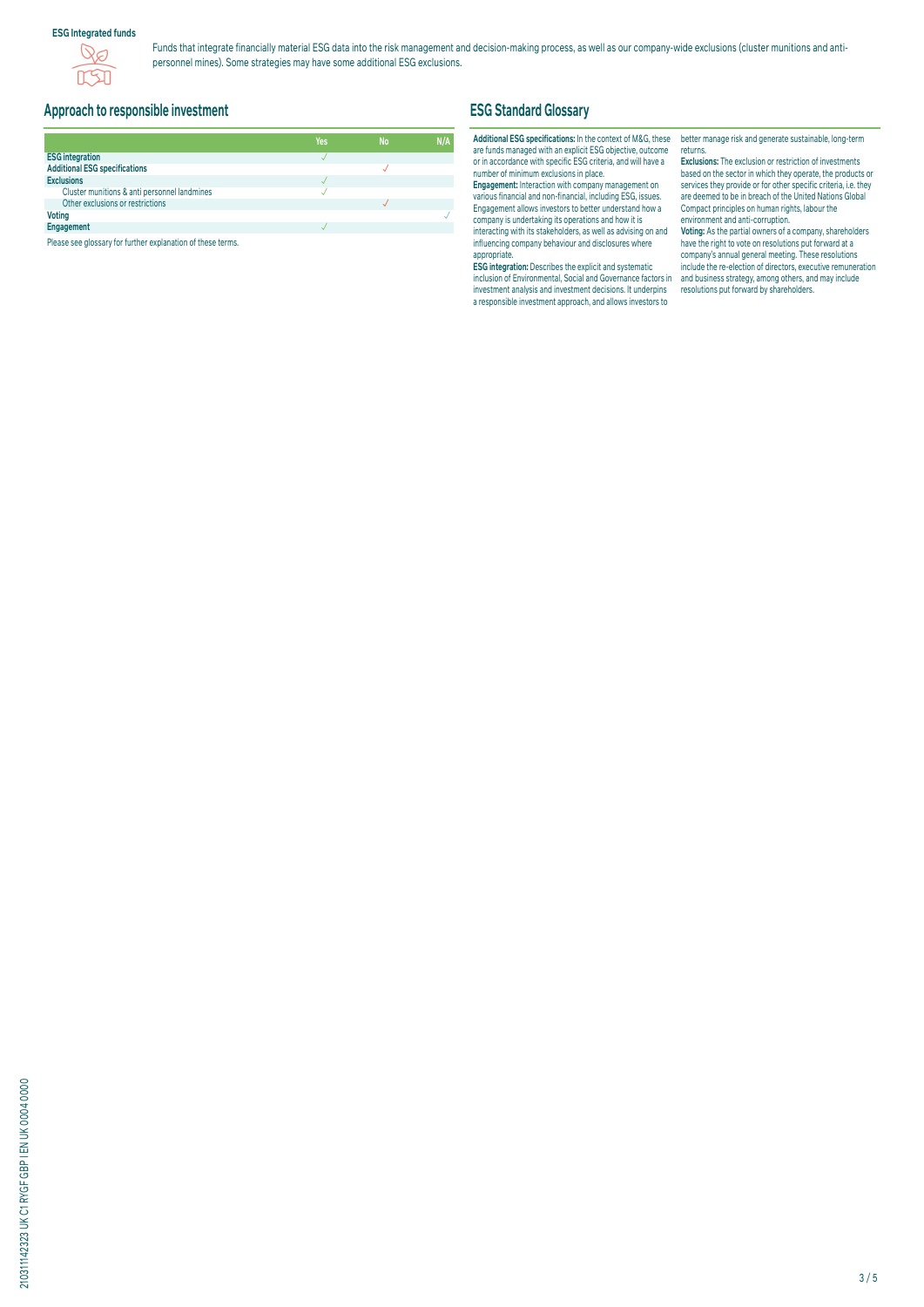#### **The settlement date for this fund is T+1.**

The M&G Index-Linked Bond Fund is a sub-fund of M&G Investment Funds (2).

The Morningstar Overall Rating based on the fund's Sterling Class I shares. Copyright © 2021 Morningstar UK Limited. All Rights Reserved. Ratings should not be taken as recommendation.

Where a security has not been rated by Standard & Poor's, Hich or Moody's, we may use M&G's internal credit rating. Based on a comparison of all available ratings for each security, the most conservative rating (S&P, Fitch

This financial promotion is issued by M&G Securities Limited which is authorised and regulated by the Financial Conduct Authority in the UK and provides ISAs and other investment products. The company's registered office i

210311142323 UK C1 RYGF GBP I EN UK 0004 0000 210311142323 UK C1 RYGF GBP I EN UK 0004 0000